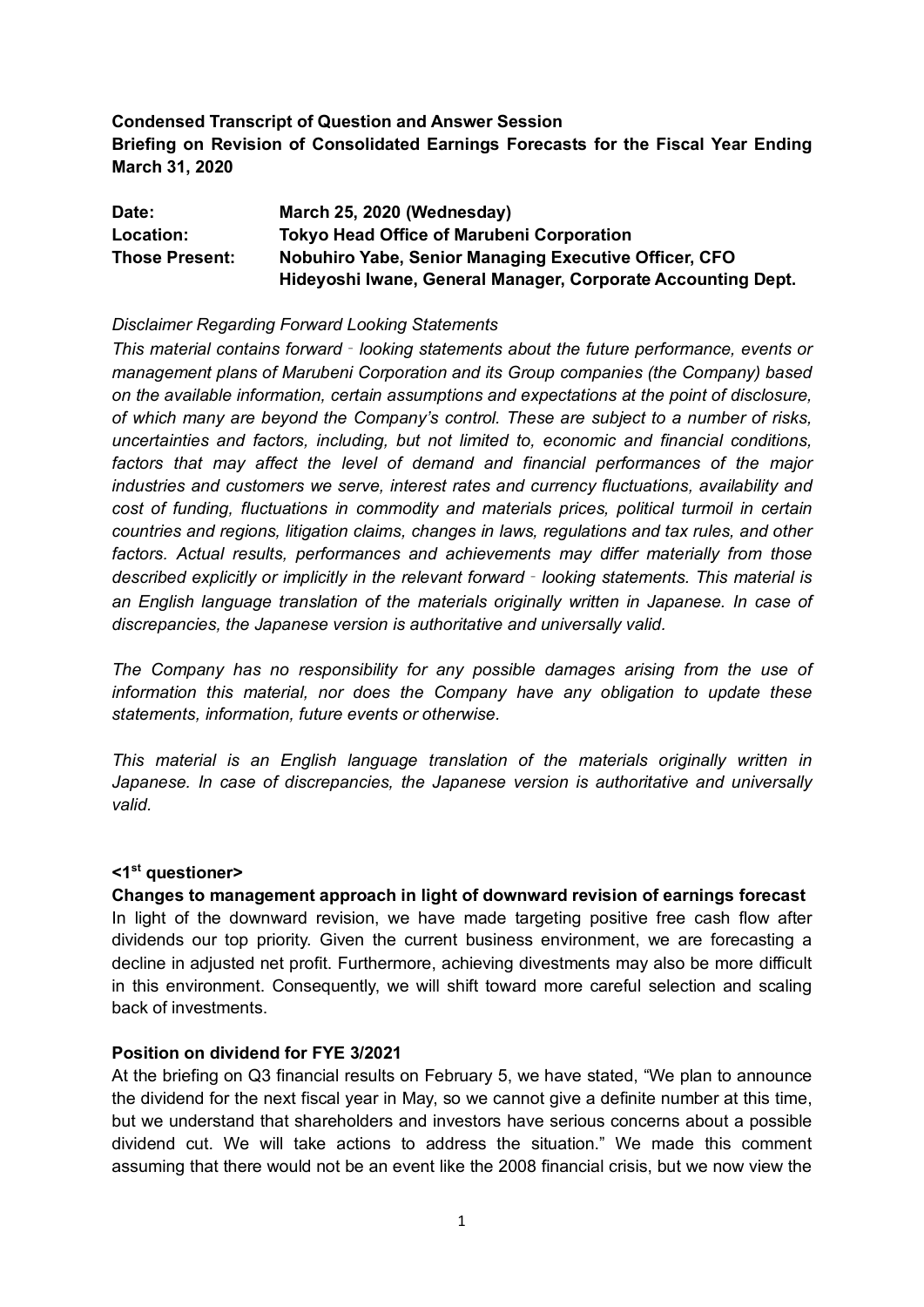COVID-19 situation as being even worse than that. Our management team will therefore need to give careful consideration to the final decision on the dividend.

### **<2nd questioner>**

### **Net profit forecast in oil and gas E&P business**

Our projects in the U.S. Gulf of Mexico are forecast to be unprofitable for FYE 3/2021 through FYE 3/2024 based on current crude oil price estimates. Our projects in the U.K. North Sea are also expected to be in the red, even though their break-even price is a little lower than that of the Gulf of Mexico projects.

# **Breakdown of price and volume factors behind impairment in oil and gas E&P projects**

For the Big Foot (U.S. Gulf of Mexico) and the U.K. North Sea projects, impairment is entirely due to oil prices. Impairment of the Heidelberg project (U.S. Gulf of Mexico) is due to both price and volume factors, with volume the more significant of the two.

# **Degree to which investment will be scaled back and policy on capital allocation**

First, we will decide the dividend amount in accordance with our basic dividend policy. After that, we will consider capital allocation for investments. Regarding cash flow for FYE 3/2021, some investments have already been decided. Assuming core operating cash flow at the ¥300.0 billion level, cash flow after delivery of shareholder returns will not be negative, and we will still have a cushion.

## **<3rd questioner>**

# **Reasons for decline in forecast adjusted net profit from ¥214.0 billion in FYE 3/2020 to ¥180.0 billion in FYE 3/2021**

The biggest impact will come from the Energy segment, which is affected by crude oil prices. In addition, the COVID-19 situation has begun to impact factory operations, putting downward pressure on profits in the automotive and steel industries. After taking into account estimates of the duration of this impact, we will issue a new forecast for FYE 3/2021 at the time of the full-year earnings announcement for FYE 3/2020 on May 7. The ¥180.0 billion figure should be understood as our best estimate at the present.

# **Progress of investment in Aircastle Limited and in sanitary goods manufacturer in Brazil**

We have already concluded agreements for these two investments and are working toward closing. The Aircastle Limited deal is on track to possibly close within the next several days. The spread of COVID-19 will inevitably have a temporary negative impact on the aviation industry and aircraft leasing industry, but the situation will be resolved eventually, and so we do not anticipate any significant change in Aircastle's medium-to-long-term business plan.

# **Possibility that annual dividend for FYE 3/2021 will be reduced from ¥35 per share in FYE 3/2020**

We would like to report our final decision at the announcement of financial results for FYE 3/2020 on May 7, after the management carefully discusses the net profit forecast for FYE 3/2021 and our position on reducing the dividend.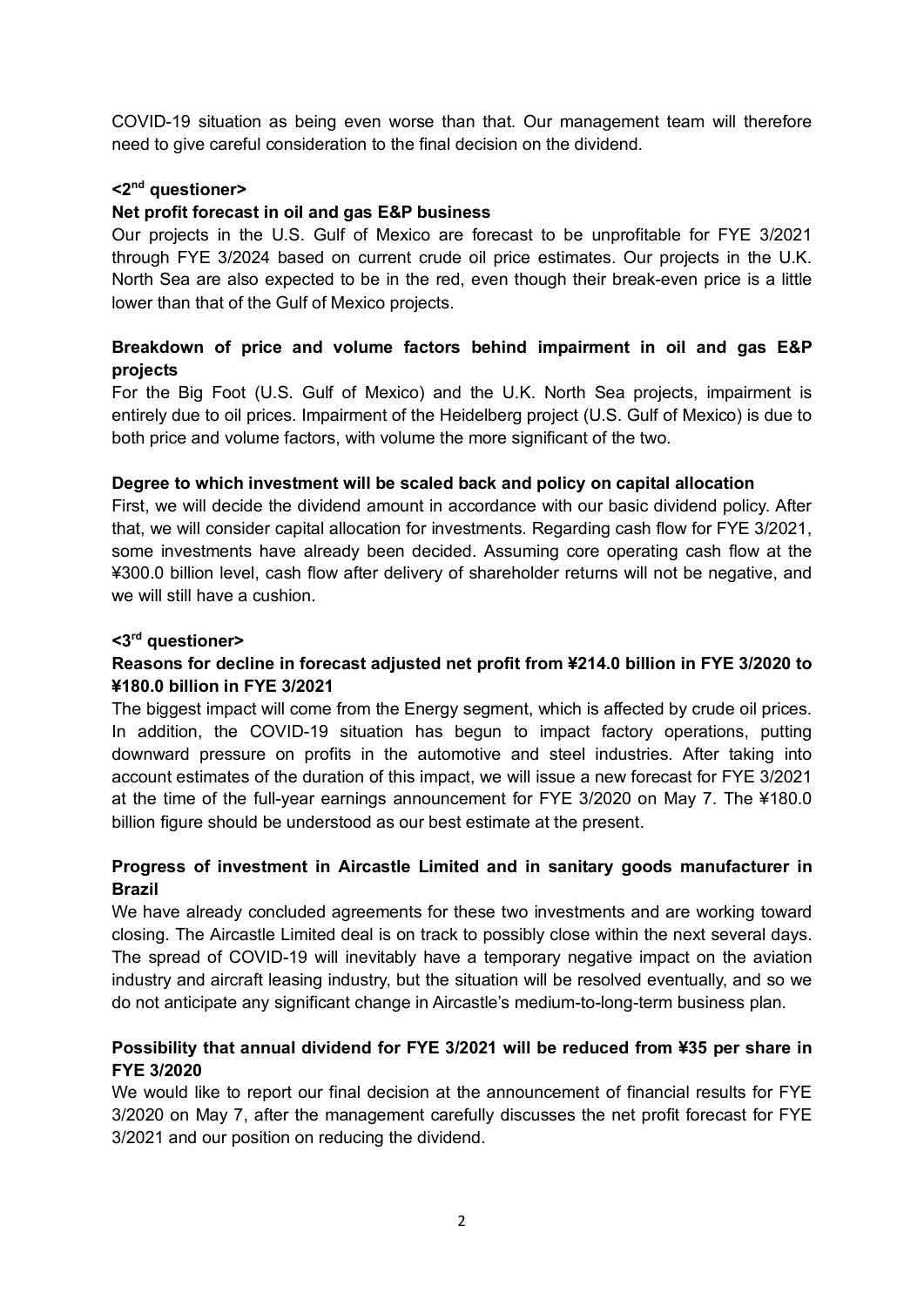#### **<4th questioner>**

# **Reasons behind impairments in U.S. grain business, Chilean copper mining business, and overseas power businesses**

In the U.S. grain business, the effect of U.S.–China trade friction in FYE 3/2019 and FYE 3/2020, and the impact of flooding and unusual bad weather conditions in FYE 3/2020 led to results that diverged significantly from those forecasts made in FYE 3/2015, which was formulated after we took an impairment charge on Gavilon. We originally thought results could bounce back in FYE 3/2021, based on the expectation that trade friction would ease and that the negative impact from flooding and last year's unusual bad weather would be behind us. However, we now recognize that results for FYE 3/2021 and beyond will be well below the business plan projections we made back then, particularly as the COVID-19 outbreak and other factors have added further uncertainty. We have therefore revised future growth figures of the business plan.

The reason for the impairment in the Chilean copper mining business is that we adjusted our price assumptions after copper prices recently fell below the \$5,000/ton level. While our view on medium-to-long-term prices has not changed substantially, our forecast for prices in the interim period has changed dramatically.

The impairment losses in the overseas power business are those that were previously recognized as a potential risk and are not new impairments due to changes in the operating environment.

# **Possibility of revision of quantitative target of ¥900.0 billion in new investments under GC2021**

Given that the earnings level is expected to fall short of our original assumptions, achieving our top priority of positive free cash flow after delivery of shareholder returns will require us to scale back investments. Therefore, the quantitative target of ¥900.0 billion in new investments will also be subject to review. We will announce details with regard to our medium-term management strategy GC2021 on May 7.

### **<5th questioner>**

# **Changes in approach to investments and asset management given significant size of impairment losses**

Our policy has not changed. The deterioration of the operating environment due to the sudden changes in the market, including the impact of COVID-19, forced us to view both our current and future business plans much more conservatively, which resulted in the large one-time losses.

### **Possibility of impairment of Gavilon fertilizer business**

The cash flow of Gavilon's fertilizer business is managed together with that of Helena, so we currently do not think a recognition of an impairment loss is necessary, nor do we have any concerns about impairment in the future.

#### **<6th questioner>**

### **Possibility of future impairment losses**

Today, our business model is to grow earnings by making business investments. It is our responsibility to determine how to increase earnings while taking into account the possibility